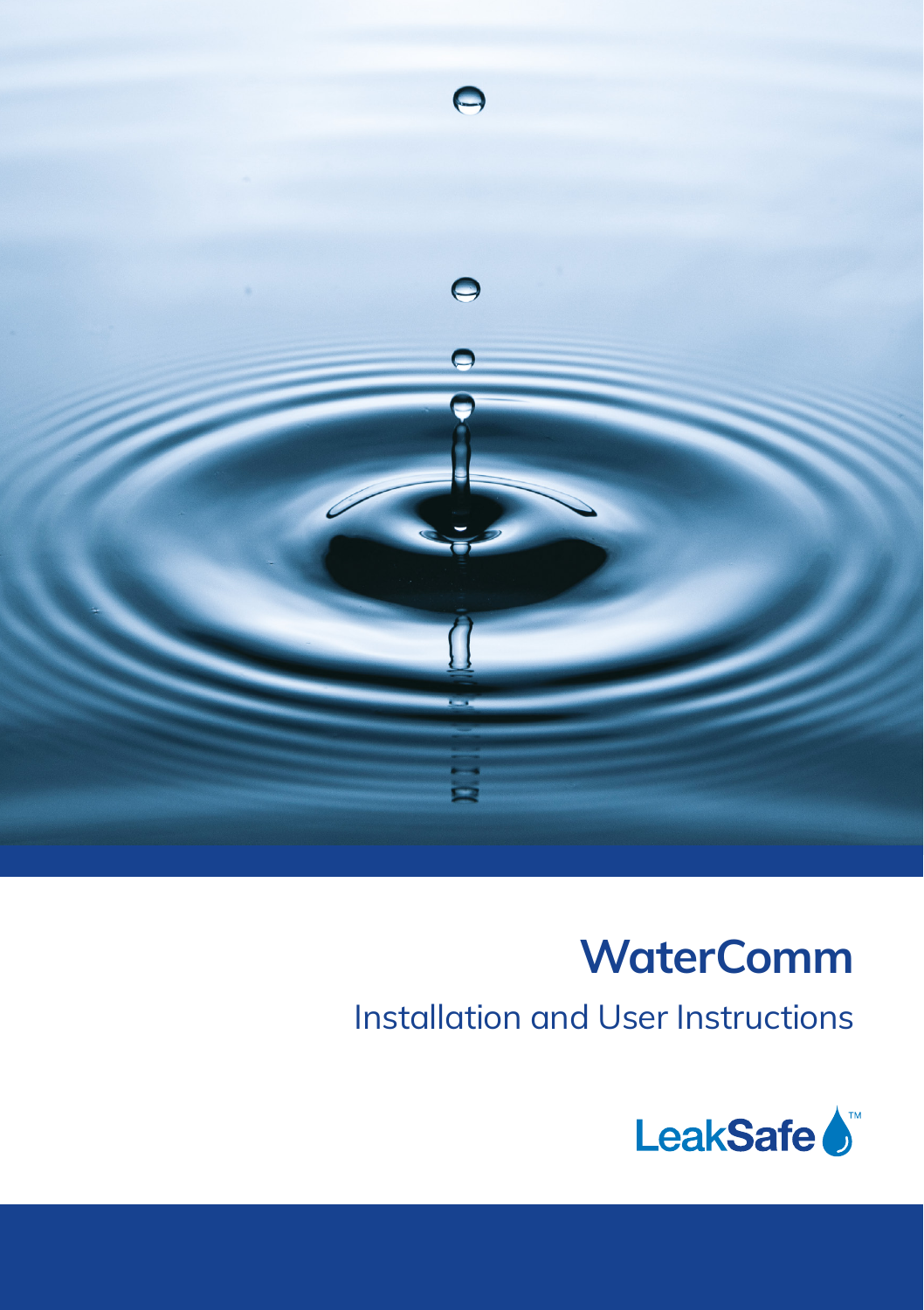## **INSTALLATION GUIDE**

#### **A. General**

WaterComm is a 4-port leak detection and leak notification system that can be installed to act as a centrally located control panel with leak detection zones wired away from it, or as individual units installed in risk areas with leak detection tape connected.

Every port that is used is programmed with a location tag so that if a leak is detected the email or SMS notification gives precise date, time, and location information.

**IMPORTANT NOTE:** Prior to installation, please ensure that Leaksafe is provided with a mobile phone number where equipment test SMS's will be sent during installation. This can be amended following installation so that future alarms are sent to whoever will be managing the system. Contact Leaksafe on **0344 848 0488** or **[info@leaksafe.com](mailto:info@leaksafe.com)** to provide this information.

#### **B. Components**

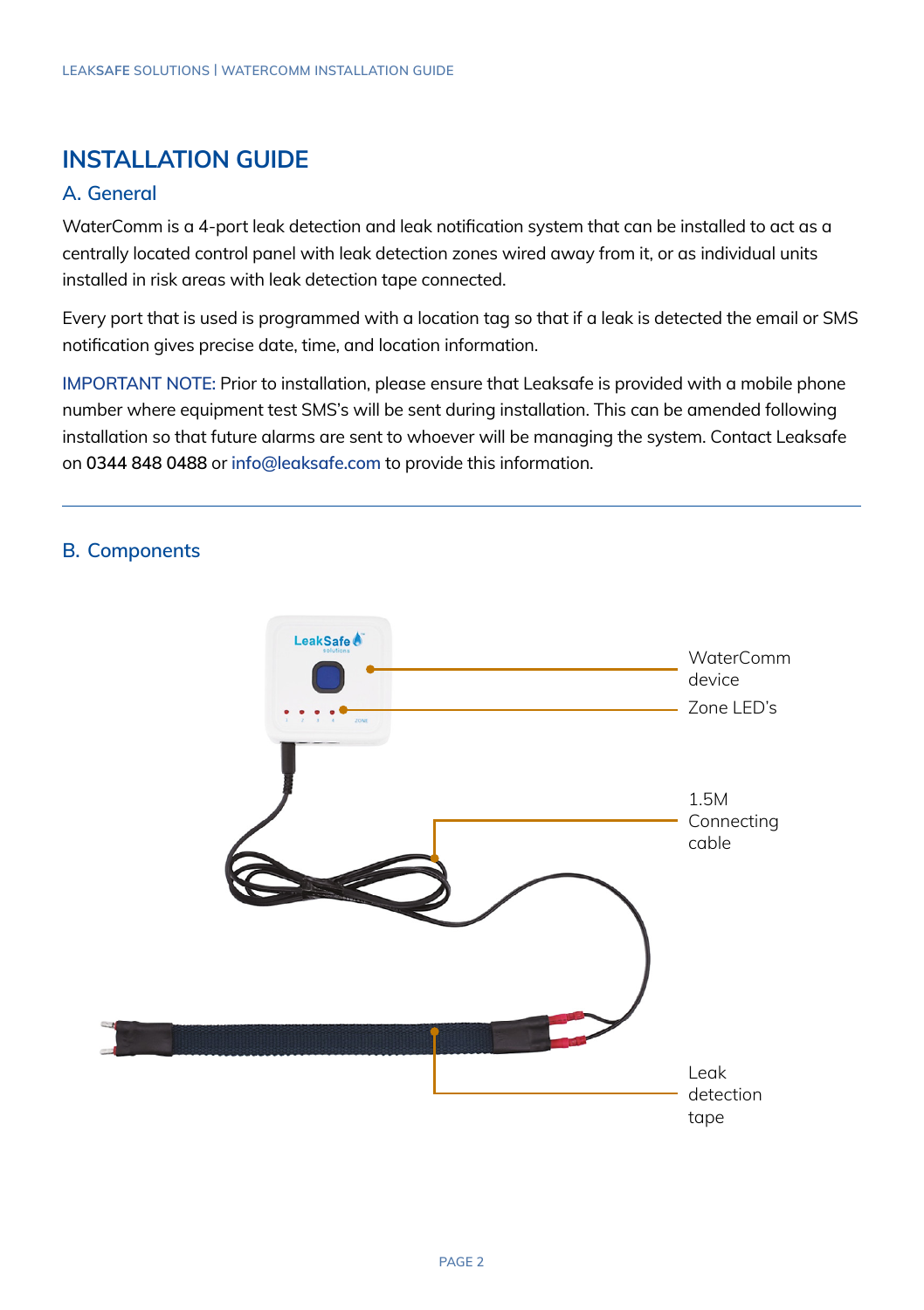#### **C. Testing the WaterComm device**

Ensure the lithium ER26500 battery is installed.

Test the device in its intended position to ensure that it connects to the IoT network.

Simulate a leak by plugging a connecting cable into port 1 of the device and holding the two male test pins together for 20 seconds then release the pins.

The Port 1 red LED will illuminate, and the small green and blue LED indicators on either side of the central blue On/Off button will flash to indicate that it is transmitting a leak alarm.

Check that you receive a SMS (or email).

Disconnect the cable.

#### **D. Installation method: leak detection tapes**

Leaksafe leak detection tapes are supplied in standard lengths of 1M or 2M and can be daisy chained together if longer lengths are required.

If the system is being used as a centrally located panel, then the connecting cable can be extended using either 2 wire 13 core audio cable or YY 0.05mm<sup>2</sup> cable. No more than 25M of cable and tape can be connected in a single length.

To daisy chain lengths of leak detection tape, push the male & female connectors at the end of the tapes together and crimp using a crimp tool.

Connect the length of tape to the connecting cable by inserting the male connectors to the female connectors at the end of the tape and crimp the connection.

Position the tape as required. Tape should be laid under pipe joints and connections. The tape can be laid directly on a floor or surface with or without retaining clips depending on the location of the tape and whether it is likely to be disturbed.

Tape can also be contained within pre-drilled mini trunking if appropriate, ensuring that there are sufficient holes of adequate size so that if a leak does occur, the water would quickly soak into the leak detection tape.

#### **E. Installation method: WaterComm device**

Mount the WaterComm device in the desired location using the supplied backplate.

Plug the leak detection tape(s) and connecting cable(s) into the allocated ports on the WaterComm device.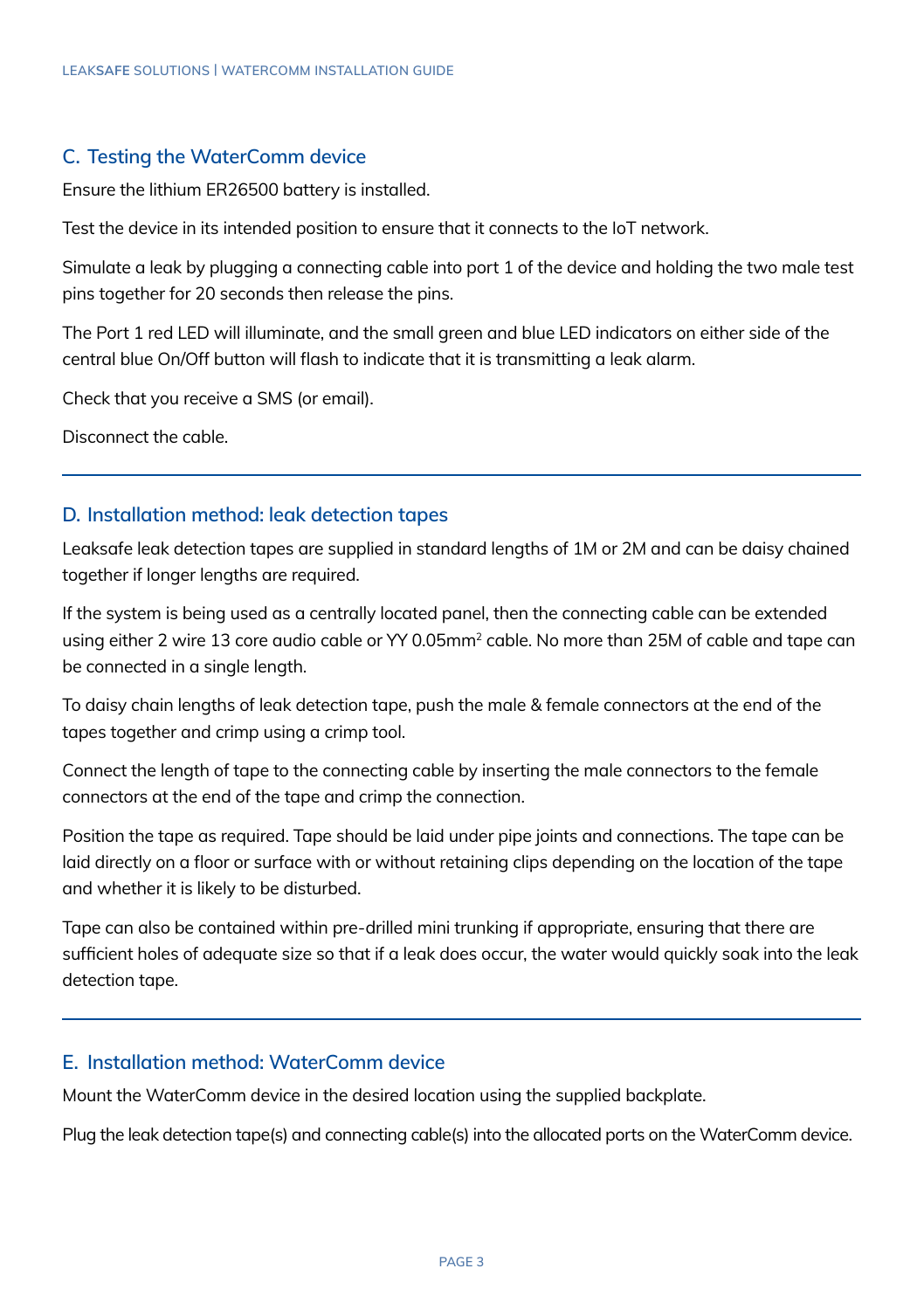### **USER INSTRUCTIONS**

#### **A. General**

Leaksafe's WaterComm Leak Detection and Leak Notification System comprises lengths of leak detection tape installed in areas where leaks are likely e.g., behind your Kitchen sink & dishwasher, the Utility area and under Baths, showers, WC's and basins. The tapes are connected to the WaterComm device.

If the leak detection tape in any area gets wet, the WaterComm sends a signal to Leaksafe's data platform that will immediately send a SMS and/or email with the time the leak was detected, and where the leak was detected.

The notifications will look like this:

#### **SMS Notification:**

Re: (Property & location e.g., XX House, Flat XX Kitchen)

Leak detected

Battery level: x:xx

Temperature: xx.xx

Humidity level: xx.xx

#### **Email Notification:**

**From:** noreply@m3h.co.uk

**Subject: Alert from Leaksafe**

#### **Date:**

**To:** 

This is a message from Leaksafe, reference: RE: (Property & location) **Leak detected** Battery level: x.xx Temperature: xx.xx Humidity level: xx.xx This is for information only please do not reply to this email



**PLEASE NOTE** that the leak detection tape is deliberately sensitive and will activate with just a few drops of water.

#### **LeakSafe WaterComm Device**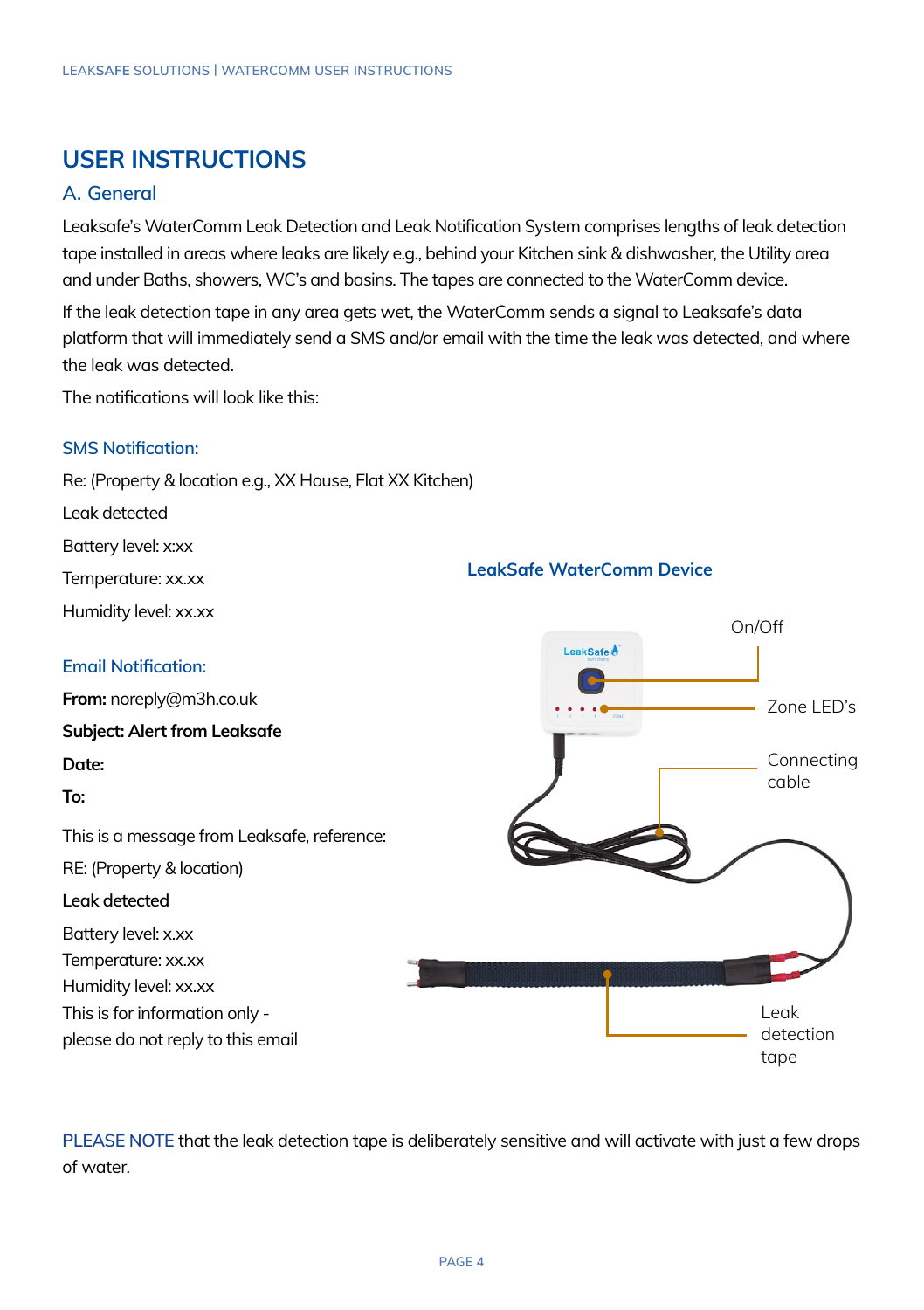#### **Responding to an SMS or Email Leak Alarm**

If an alarm is raised and you don't see a puddle of water in the location, please consider whether an appliance e.g., a sink, washing machine or bath in that area has been used within 30 minutes of the alarm being raised as it may be a very small drip leak or seepage that has caused the alarm.

If an alarm is raised, the red Zone LED on the WaterComm device into which the wet tape is plugged will be lit. If you get a notification but when you look at the device the Zone LED is not on, please still check the area, but no LED signifies that the tape has dried since the alarm was raised.

When you find the source of the leak, disconnect the leak detection tape by unplugging it from the bottom of the WaterComm device. Repair the leak and let the tape dry completely before plugging it back in. If an alarm is raised as soon as you plug the tape back in, then it is not yet dry. Disconnect and leave for a further period to dry then re-connect.

**PLEASE REMEMBER to re-connect the tape as soon as possible once it is dry. The location where the tape was activated is not protected unless it is plugged into the Leaksafe RM device.** 

Once a day, behind the scenes, each WaterComm monitors its battery level, the ambient temperature and humidity and whether the connected tape is wet. We call this a 'daily heartbeat'. If a leak alarm has been activated and the tape is still wet when the next daily heartbeat is transmitted, you will receive a further notification and will continue to receive them every 24 hours all the time the tape is wet. If the tape dries then wets again, a new alarm will be raised.

The On/Off button in the centre of the device turns the notification service off or on if pressed for 5 seconds – the green and blue LEDs on either side of the button will flash and then go out. If turned off the leak detection zone LED indication will still work but the device will not send a notification to the data platform and the device will be flagged as 'Silent'.

#### **Maintenance**

The Control Panel is either mains powered with lithium battery backup or can run off lithium battery alone. Battery life is between 3 – 5 years and you will receive a low battery warning SMS or email if the battery level falls below a certain level. To change the battery, slide the Control Panel to the right to release it from its bracket and reveal the battery compartment. Lithium battery type ER26500.